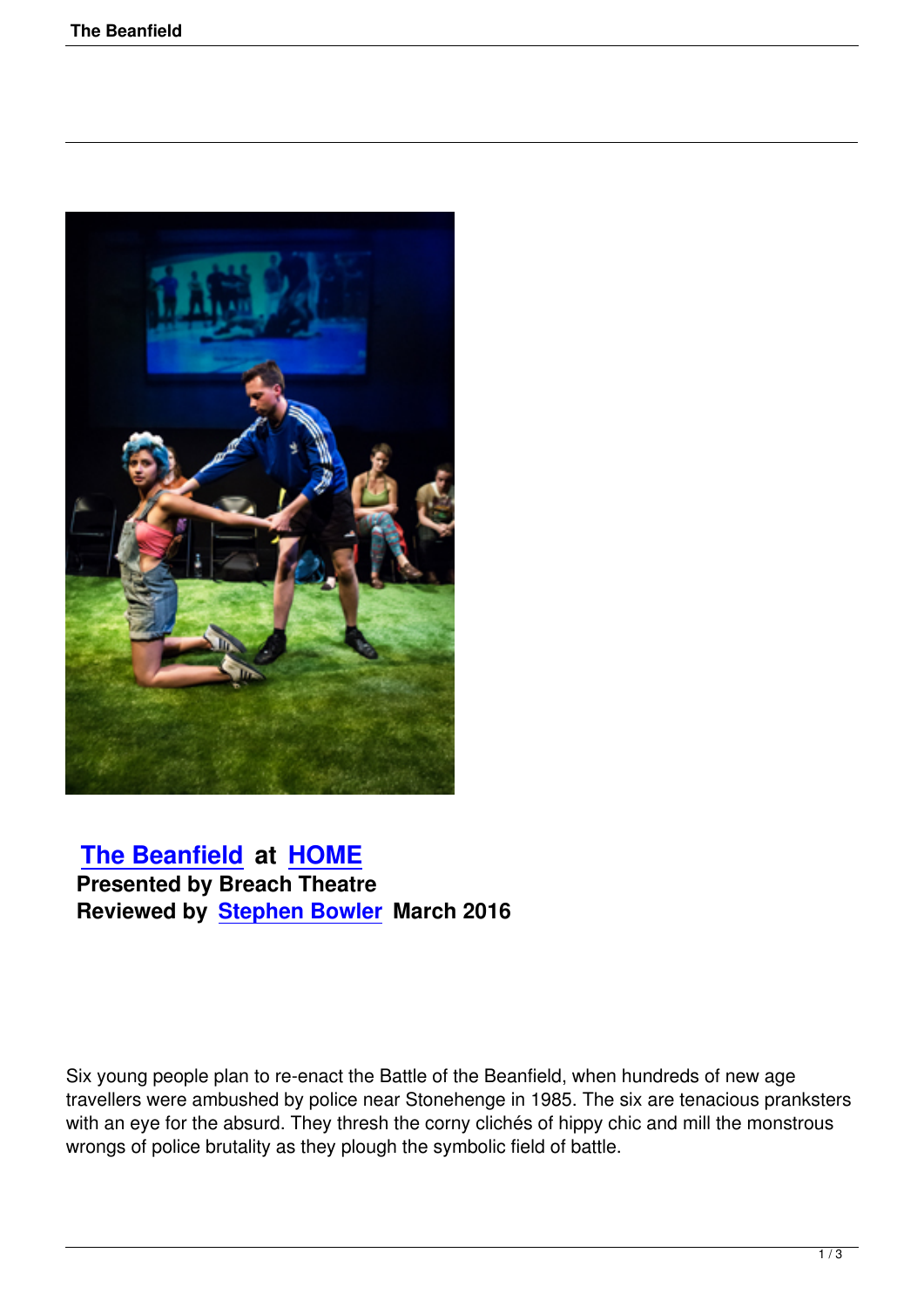Their analysis shuttles back and forth in time and technique, being partly an attempt to re-enact the bust-up and partly a series of interviews with folk who were there. But mainly the tale is in the telling as it zeros in on passions unleashed in the ecstasy of battle.

The 'awful hippy bullshit' of new age gatherings is as comic as the evasive dissembling of English Heritage and other landowners. The massive police presence, in the context of the ongoing Miners Strike, is no less ludicrous but has bloodier consequences, prompting a more physical style and climaxing in a powerful scene suggesting a Dionysian revel uniting apparent opposites.